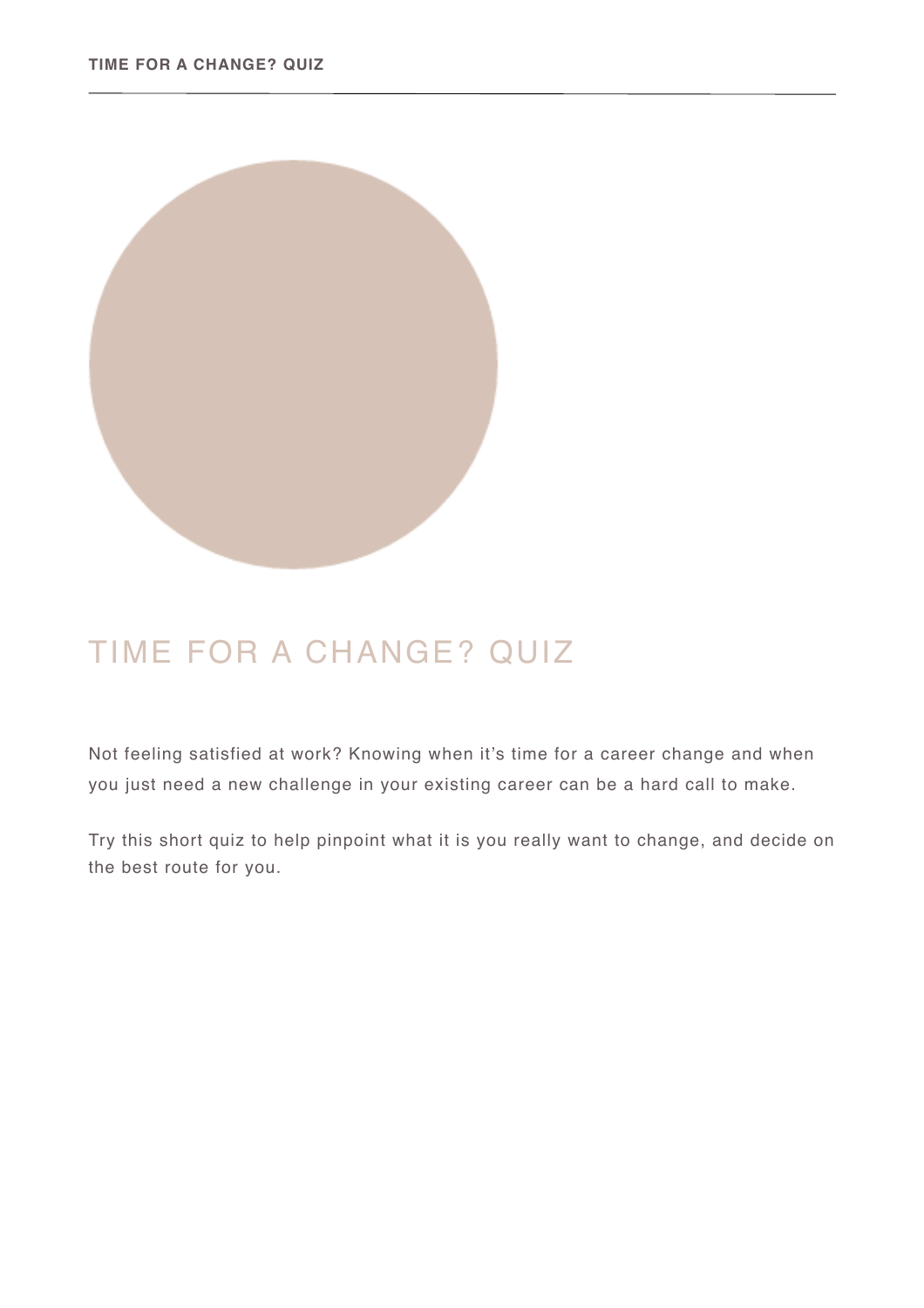## **TIME FOR A CHANGE? QUIZ**

|                 |                                                                                                  | <b>Strongly Agree</b> | <b>Partly Agree</b> | <b>Disagree</b> | Key            | Score |
|-----------------|--------------------------------------------------------------------------------------------------|-----------------------|---------------------|-----------------|----------------|-------|
| 1               | I feel I can apply my knowledge<br>and skills fully at work                                      |                       |                     |                 | A <sub>B</sub> |       |
| 2               | I am learning new things in my<br>work                                                           |                       |                     |                 | B              |       |
| 3               | I think my organisation is a good<br>employer                                                    |                       |                     |                 | $\mathsf{C}$   |       |
| 4               | My work is interesting most of the<br>time                                                       |                       |                     |                 | Α              |       |
| 5               | I agree with most of the decisions<br>made by my managers                                        |                       |                     |                 | C              |       |
| 6               | When I think about my work<br>schedule for the year ahead, I feel<br>excited                     |                       |                     |                 | <sub>B</sub>   |       |
| $\overline{7}$  | I enjoy the work environment                                                                     |                       |                     |                 | C              |       |
| 8               | When I hear a colleague is leaving<br>or has been promoted, I feel<br>genuinely pleased for them |                       |                     |                 | B              |       |
| 9               | I feel confident that I can make<br>progress in my career                                        |                       |                     |                 | B              |       |
| 10 <sup>1</sup> | I am proud when I tell people what<br>I do for a living                                          |                       |                     |                 | A              |       |
| 11              | I like working with the groups of<br>people (students, colleagues etc.)                          |                       |                     |                 | A <sub>C</sub> |       |
| 12              | I feel valued at work                                                                            |                       |                     |                 | $\mathsf{C}$   |       |
| 13              | If I had my time again, I would<br>choose a similar area of work                                 |                       |                     |                 | A              |       |
| 14              | I share the values of my manager<br>and co-workers                                               |                       |                     |                 | C              |       |
| 15              | I feel happy at the thought being in<br>the same field of work in 10 years'<br>time              |                       |                     |                 | AB             |       |

Give yourself 3 points for every statement where you ticked 'Strongly Agree', 2 points for every statement where you ticked 'Partly Agree' and 1 point for every statement where you 'Disagree'. Write your scores for each question on the chart.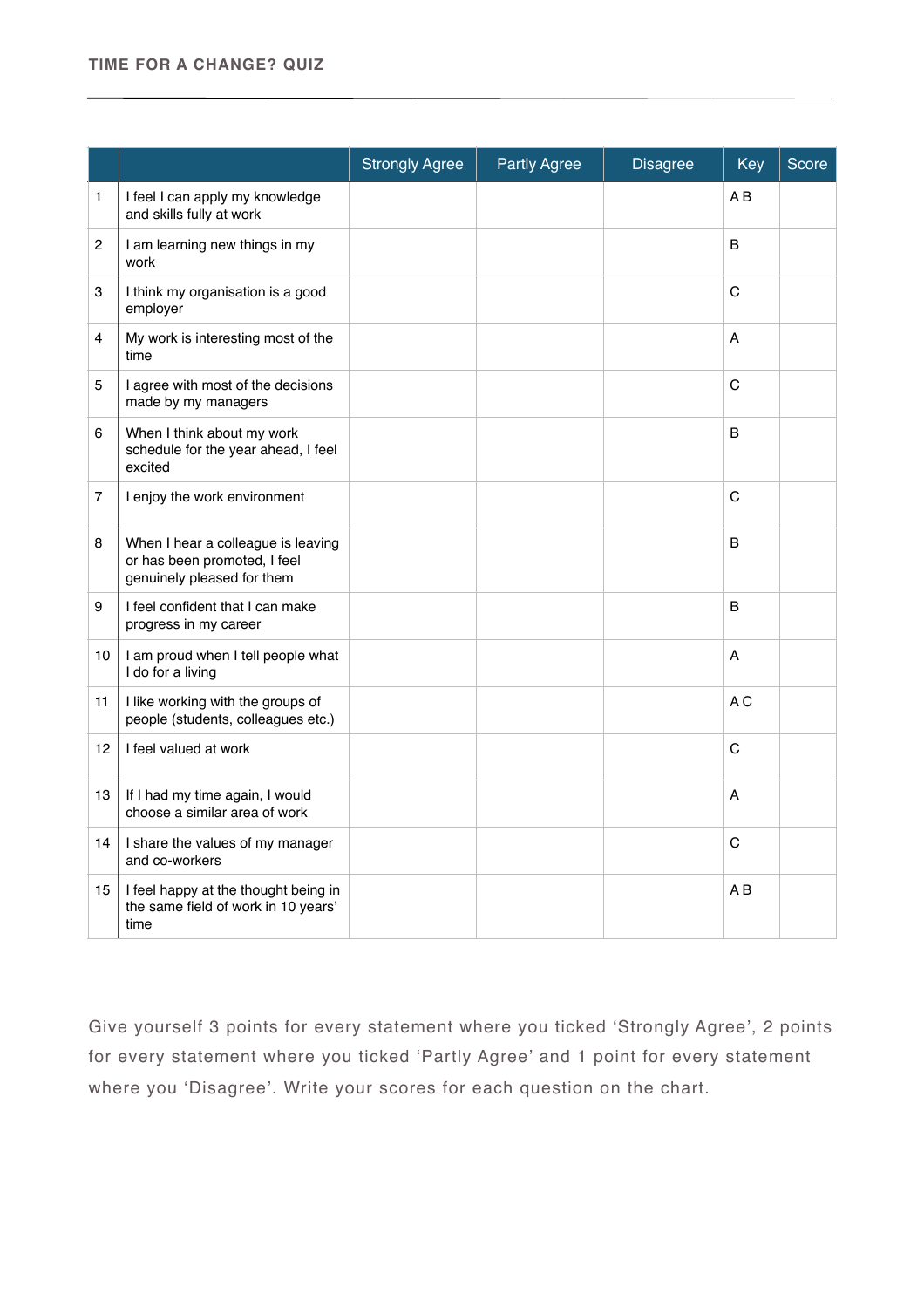## Is it your career you want to change - or just your job?

Have a look at how you answered the questions marked A in the Key. These indicate how satisfied you are with the work itself. If you scored over 12 it is likely that you are well suited to the kind of work you do, although you may want to consider changes to your specific job role or working environment. The fewer you scored here, the stronger the rationale for re-evaluating your career choice. Think about what drew you to this career in the first place and what might have changed since. Sometimes the nature of the job has changed; other times it is us who have changed in what we are looking for from our working life.

Now look at your score for the B questions. If you scored highly on A but have a low score for B you may just be bored or feel frustrated at a lack of career prospects. In this case it is worth considering whether a change of employer or even a new role at your existing place of work would improve your motivation. Think about the career prospects within your field and consider where the career opportunities lie.

Finally, look at your scores for the questions marked C. If your scores are low, you may be feeling out of tune with your current manager or employer or there may be a mismatch between your values and those of your organisation. Finding a similar role in a new organisation or in a different team can be all that is needed to refresh your career. If you are not sure what your values are, download the exercise called "My Life & Career Values & Priorities" posted **[here](https://www.workhappymums.com/the-resource-hub.html)** in the WHM Resource Hub.

I would love to know how you got on with this quiz. Did your scorings help you decide on the best route for you? Please do send me a note to let me know. And if a career [change is on the cards, take a look at What's Next?, my career change accelerator](https://www.workhappymums.com/whats-next-accelerator-sign-up-page.html)  programme for women wanting to choose a new path the right way. Over the course of six weeks you'll come away with clarity on your future direction, confidence in your ability to make the change, and a tailored roadmap for moving forward. And you'll do all this with a small group of other career change mums who will be there to support